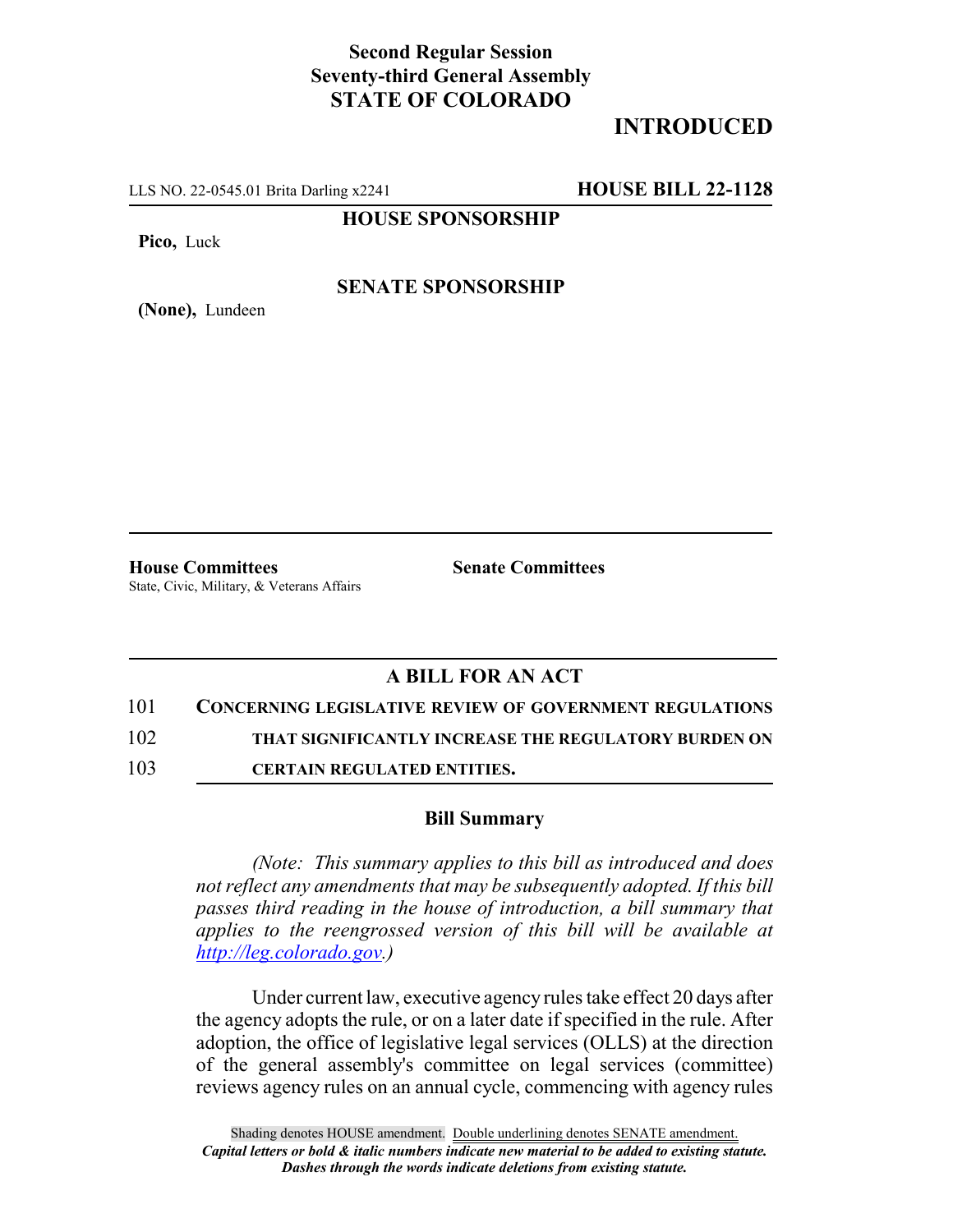adopted on or after November 1 of one year through October 31 of the following year, and recommends the expiration of certain rules to the committee based a determination that the rules do not comply with statute. The committee votes on whether to recommend the nonextension of those rules to the general assembly, as reflected in the annual rule review bill. Rules that are not extended by the general assembly in the annual rule review bill expire on May 15 of the year following the year in which they were enacted.

The bill requires the governor or the governor's designee to review each proposed rule for compliance with the agency's statutory authority and other criteria set forth in statute, and prohibits an agency from adopting such proposed rule unless and until the governor or governor's designee determines its compliance.

The bill creates a new prior review process for review of rules adopted by an agency on and after November 1, 2022, that significantly increase the regulatory burden on businesses, professions, occupations, and industries, including the oil and gas, aerospace, energy efficiency and environmental technology, transportation, and agriculture industries (economic impact rules). As part of the rule-making process, the agency determines whether the rule is an economic impact rule at the conclusion of the rule-making process. The agency must send the list of economic impact rules to the general assembly, the OLLS, and the secretary of state. A rule that an agency determines to be an economic impact rule cannot take effect until completion of the prior review process established in the bill.

Each economic impact rule is assigned to a single legislative prior review committee consisting of the members of either the house of representatives' or senate's committee of reference that hears matters relating to the subject of the economic impact rule or that considered the legislation authorizing the economic impact rule. Within 21 days after the commencement of the regular legislative session, the prior review committee may select economic impact rules for review under the prior review process established in the bill. Economic impact rules that are not selected for prior review take effect on the twenty-second day after the commencement of the legislative session.

With respect to economic impact rules selected by a prior review committee for prior review, the prior review committee may take the following actions:

- By majority vote, make the rule effective immediately or on another date;
- ! By majority vote, determine that the rule exceeds the agency's rule-making authority or fails to meet other requirements for rule-making set forth in statute; or
- Take no action.

If the committee takes no action on a selected economic impact rule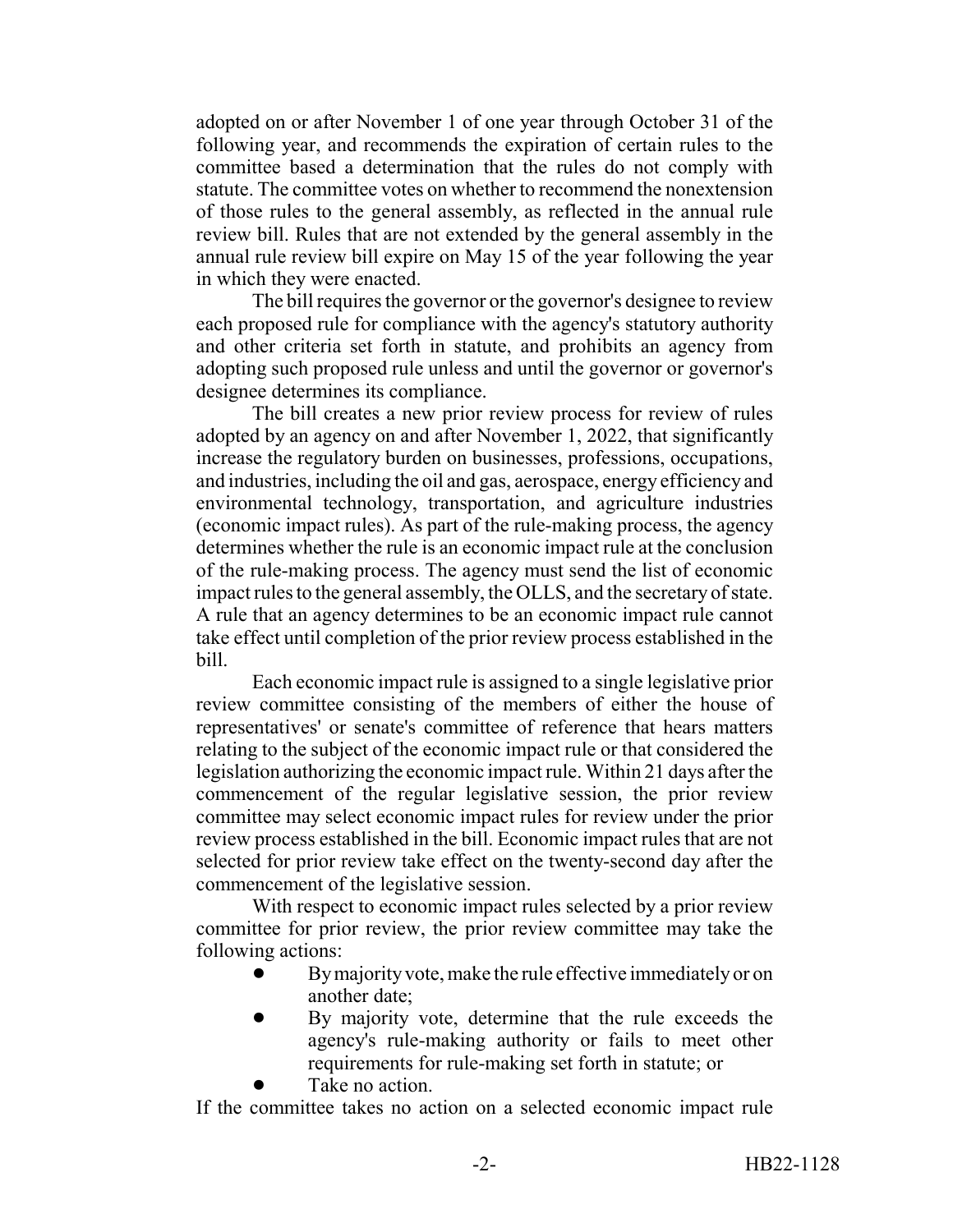within 64 days after the commencement of the applicable regular legislative session, the selected rule is deemed effective on the sixty-fifth day after the commencement of the legislative session.

 *Be it enacted by the General Assembly of the State of Colorado:* **SECTION 1.** The short title of this act is "The Regulatory Department Transparency and Accountability Act". **SECTION 2.** In Colorado Revised Statutes, 24-4-102, **add** (5.7), (12.3), (12.5), (13.7), and (17.5) as follows: **24-4-102. Definitions.** As used in this article 4, unless the context otherwise requires: (5.7) "ECONOMIC IMPACT RULE" MEANS A RULE THAT SIGNIFICANTLY INCREASES THE REGULATORY BURDEN ON BUSINESSES, PROFESSIONS, OCCUPATIONS, OR INDUSTRY, AS DETERMINED BY THE ADOPTING AGENCY. AS USED IN THIS SUBSECTION (5.7), "INDUSTRY" 12 INCLUDES THE OIL AND GAS, AEROSPACE, ENERGY EFFICIENCY AND ENVIRONMENTAL TECHNOLOGY, TRANSPORTATION, AND AGRICULTURE INDUSTRIES. (12.3) "PRIOR REVIEW" MEANS THE REVIEW OF AN ECONOMIC 16 IMPACT RULE ESTABLISHED IN SECTION 24-4-103 (15). (12.5) "PRIOR REVIEW COMMITTEE" MEANS: (a) IF AN ECONOMIC IMPACT RULE IS PROMULGATED IN RESPONSE TO A SPECIFIC DUTY TO PROMULGATE RULES, AS SET FORTH IN A BILL ENACTED IN A REGULAR OR EXTRAORDINARY LEGISLATIVE SESSION IMMEDIATELY PRECEDING PROMULGATION OF THE RULE, THE FIRST ASSIGNED COMMITTEE OF REFERENCE OF THE GENERAL ASSEMBLY THAT WAS ASSIGNED TO THE BILL IN THE BILL'S HOUSE OF ORIGIN; OR (b) IF SUBSECTION (12.5)(a) OF THIS SECTION DOES NOT APPLY,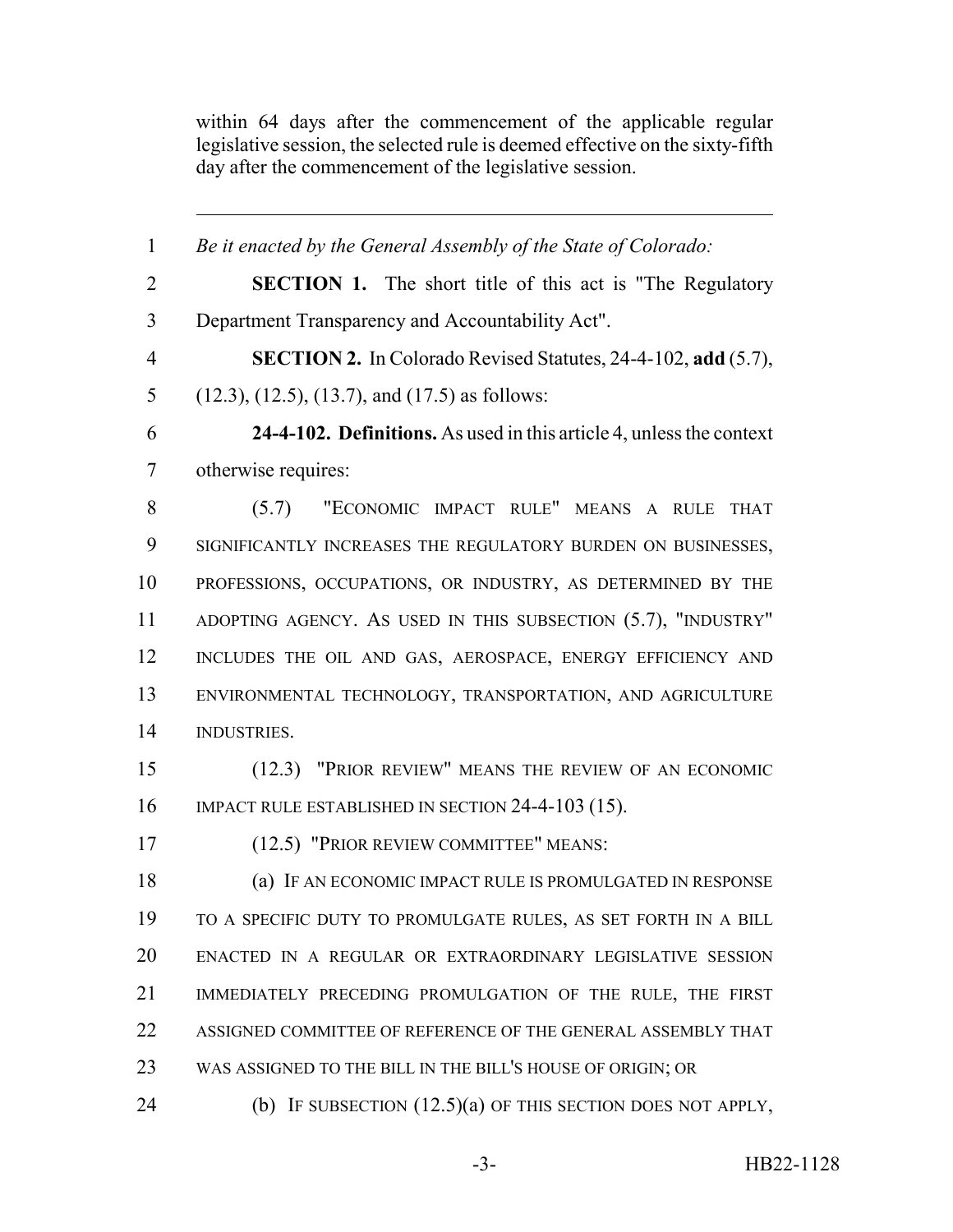THE APPLICABLE COMMITTEE OF REFERENCE FOR EACH DEPARTMENT AS ASSIGNED BY THE SPEAKER OF THE HOUSE OF REPRESENTATIVES AND THE PRESIDENT OF THE SENATE FOR PURPOSES OF CONDUCTING HEARINGS UNDER THE "STATE MEASUREMENT FOR ACCOUNTABLE, RESPONSIVE, AND TRANSPARENT (SMART)GOVERNMENT ACT" ESTABLISHED IN PART 2 OF ARTICLE 7 OF TITLE 2. THE SPEAKER OF THE HOUSE OF REPRESENTATIVES AND THE PRESIDENT OF THE SENATE SHALL DETERMINE FOR EACH RULE WHICH HOUSE SHALL SERVE AS THE SINGLE PRIOR REVIEW COMMITTEE FOR THE RULE.

 (13.7) "REGULATORY BURDEN" MEANS A CHANGE IN THE METHOD, REQUIREMENTS, OR COST OF DOING BUSINESS OR PRACTICING A PROFESSION OR OCCUPATION THAT REQUIRES A PERSON TO USE ADDITIONAL MONEY OR RESOURCES TO COMPLY WITH THE REGULATION, WHEN COMPARED WITH THE MONEY OR RESOURCES REQUIRED HAD THE REGULATION NOT EXISTED.

 (17.5) "SELECTED RULE" MEANS AN ECONOMIC IMPACT RULE 17 IDENTIFIED FOR PRIOR REVIEW PURSUANT TO SECTION 24-4-103 (15)(b). **SECTION 3.** In Colorado Revised Statutes, 24-4-103, **amend** 19 (4)(a), (4)(c), (4.5)(a) introductory portion, (4.5)(a)(V), and (4.5)(a)(VI); and **add** (4.5)(a)(VII), (8)(b.5), and (15) as follows:

 **24-4-103. Rule-making - procedure - definitions - statutory citation correction - prior review process.** (4) (a) (I) At the place and 23 time stated in the notice AS PROVIDED IN SUBSECTION  $(3)(a)$  OF THIS SECTION, the agency shall hold a public hearing at which it shall afford interested persons an opportunity to submit written data, views, or arguments and to present the same orally unless the agency deems it unnecessary. The agency shall consider all such submissions. THE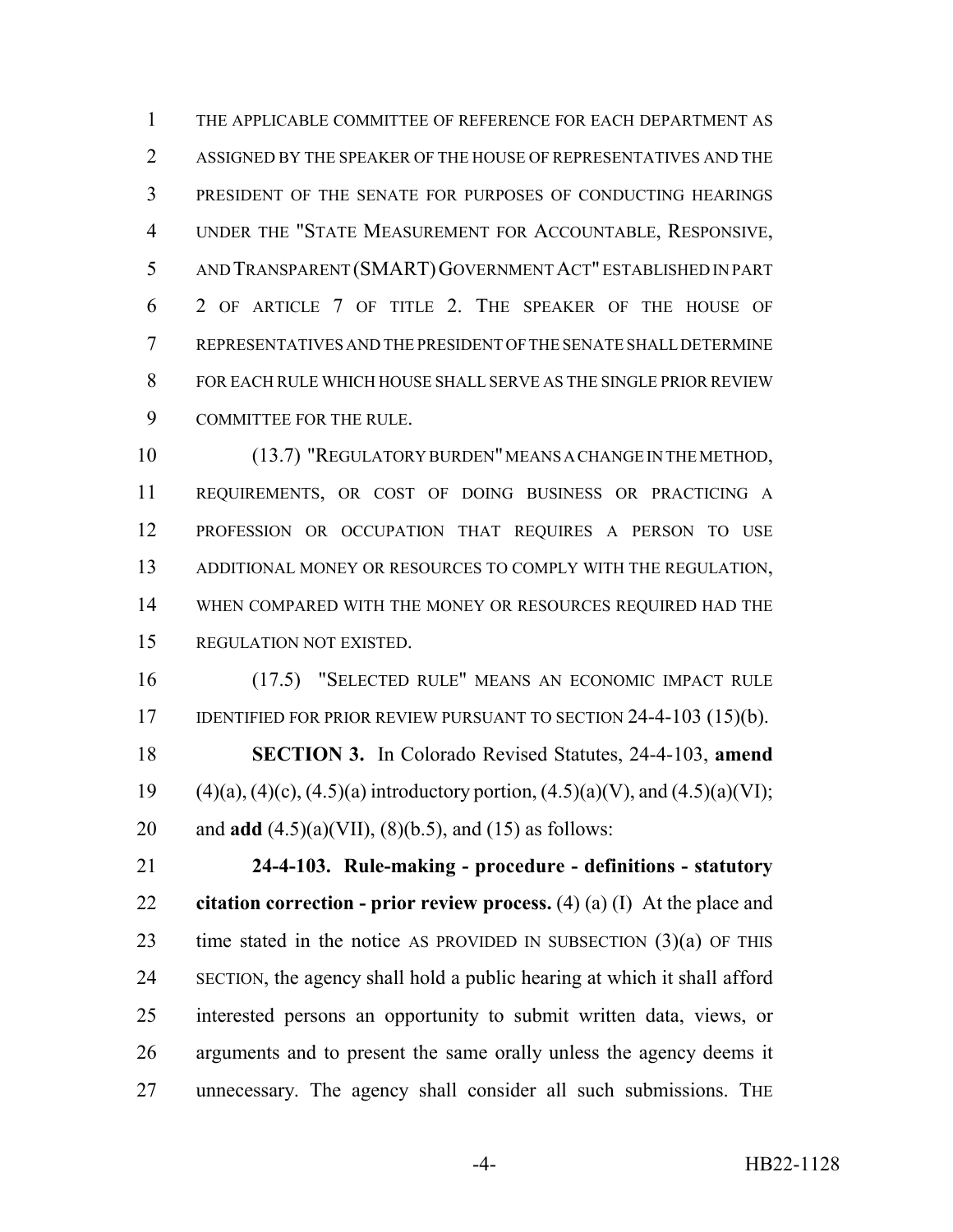AGENCY SHALL MAKE AVAILABLE TO ANY PERSON any proposed rule or 2 revised proposed rule by an agency which THAT is to be considered at the public hearing, together with a proposed statement of basis, specific statutory authority, purpose, and the regulatory analysis required in 5 subsection  $(4.5)$  of this section, shall be made available to any person at 6 least five days prior to  $s$ aid THE hearing.

 (II) ON AND AFTER NOVEMBER 1, 2022, AND EXCEPT AS PROVIDED 8 IN SUBSECTION  $(15)(a)(I)$  OF THIS SECTION, THE AGENCY SHALL MAKE A DETERMINATION AT THE HEARING WHETHER THE PROPOSED RULE IS AN ECONOMIC IMPACT RULE. THE NOTICE OF PROPOSED RULE-MAKING FOR A HEARING HELD ON OR AFTER NOVEMBER 1, 2022, MUST INCLUDE A STATEMENT THAT THE AGENCY WILL DETERMINE AT THE HEARING WHETHER A PROPOSED RULE IS AN ECONOMIC IMPACT RULE AND THAT AN INTERESTED PERSON MAY SUBMIT WRITTEN DATA, VIEWS, OR ARGUMENTS 15 ON THE ISSUES AND PRESENT THE SAME ORALLY UNLESS THE AGENCY 16 DEEMS IT UNNECESSARY. The rules promulgated by the agency shall MUST 17 be based on the record, which shall MUST consist of proposed rules, evidence, exhibits, and other matters presented or considered; matters officially noticed; rulings on exceptions; any findings of fact and conclusions of law proposed by any party; and any written comments or briefs filed.

22 (c) Rules, as finally adopted, shall MUST be consistent with the 23 subject matter as set forth in the notice of proposed rule-making provided in subsection (11) of this section. After consideration of the relevant matter presented, the agency shall incorporate by reference on the rules adopted a written concise general statement of their basis, specific statutory authority, and purpose, AND, FOR RULES ADOPTED ON AND AFTER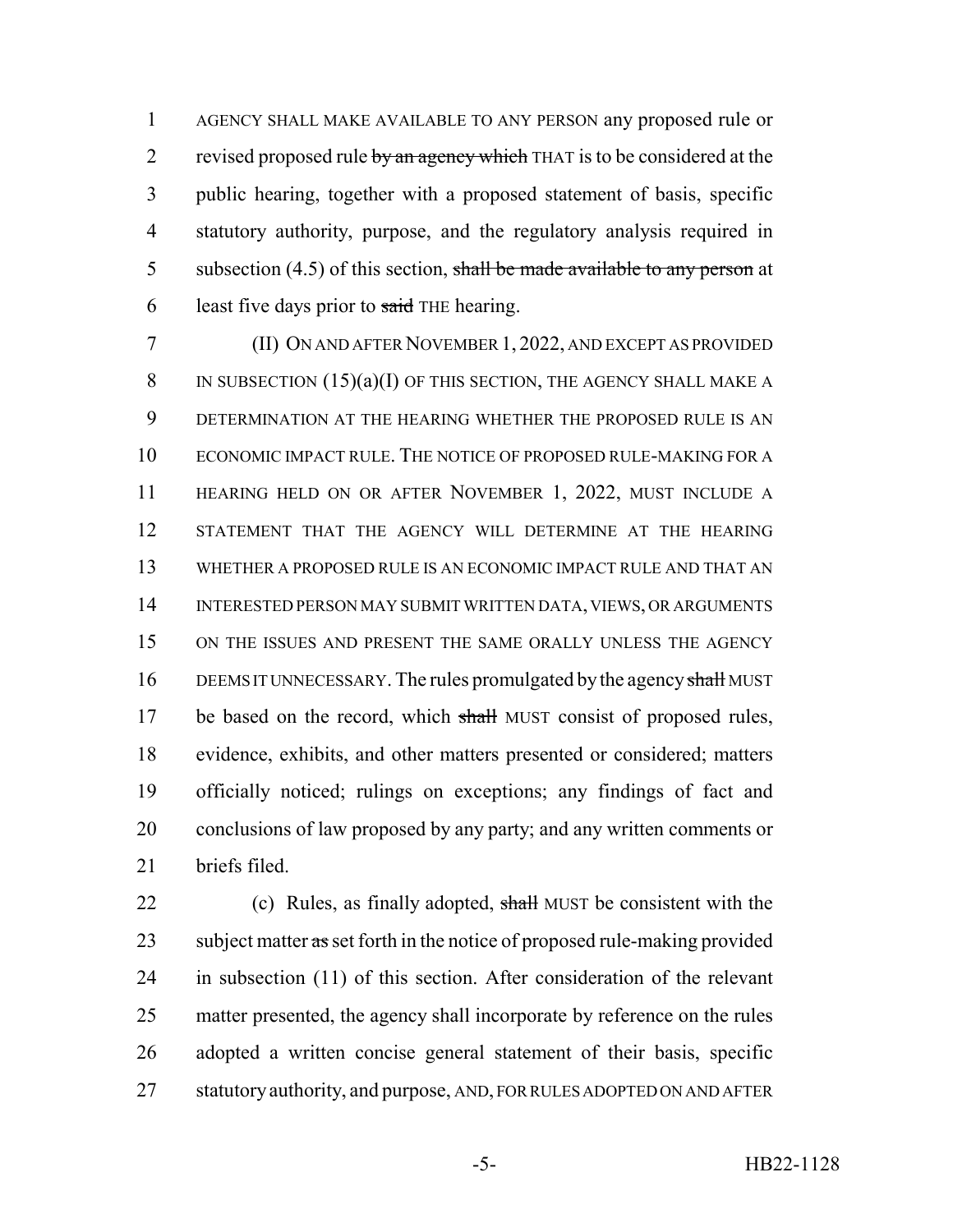1 NOVEMBER 1, 2022, WHETHER THE RULE IS AN ECONOMIC IMPACT RULE 2 SUBJECT TO SUBSECTION (15) OF THIS SECTION. The written statement of 3 the basis, specific authority, regulatory analysis required by subsection  $4$  (4.5) of this section, and purpose of a rule which THAT involves scientific 5 or technological issues shall MUST include an evaluation of the scientific 6 or technological rationale justifying the rule. Each agency shall maintain 7 a copy of its currently effective rules, and the current status of each 8 published proposal for rules, and minutes of all its action upon rules,  $\frac{1}{x}$ 9 well as THE GOVERNOR'S REVIEW OF RULES ADOPTED ON AND AFTER 10 NOVEMBER 1, 2022, PURSUANT TO SUBSECTION (8)(b.5) OF THIS SECTION, 11 AND any attorney general's opinion rendered on any adopted or proposed 12 rule. THE AGENCY SHALL MAKE such materials shall be available for 13 inspection by any person during regular office hours.

14 (4.5) (a) Upon request of any person, at least fifteen days prior to 15 the hearing, the agency shall issue a regulatory analysis of a proposed 16 rule. The regulatory analysis shall MUST contain:

 (V) A determination of whether there are less costly methods or 18 less intrusive methods for achieving the purpose of the proposed rule; and (VI) A description of any alternative methods for achieving the purpose of the proposed rule that were seriously considered by the agency and the reasons why they were rejected in favor of the proposed rule; AND 22 (VII) A DETERMINATION OF WHETHER THE RULE IS AN ECONOMIC 23 IMPACT RULE SUBJECT TO SUBSECTION (15) OF THIS SECTION, AND THE ANALYSIS SUPPORTING THAT DETERMINATION.

25 (8) (b.5) ON AND AFTER NOVEMBER 1, 2022, AN AGENCY SHALL 26 NOT ADOPT A RULE OR AMEND AN EXISTING RULE WITHOUT FIRST 27 SUBMITTING THE PROPOSED RULE TO THE GOVERNOR OR THE GOVERNOR'S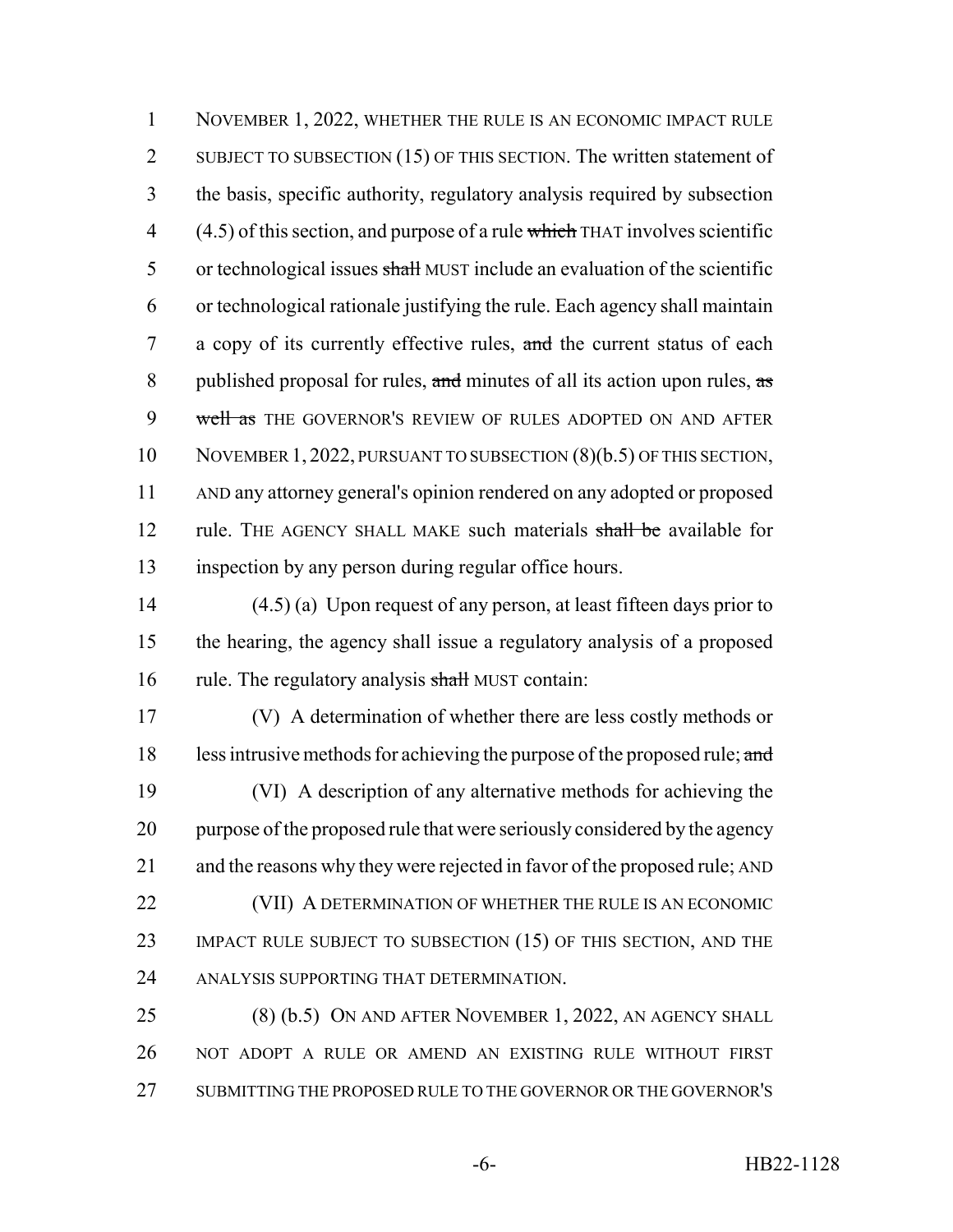DESIGNEE FOR REVIEW OF THE PROPOSED RULE PURSUANT TO THE 2 CRITERIA SET FORTH IN SUBSECTIONS  $(4)(b)$  and  $(8)(a)$  of this section, AND THE GOVERNOR OR GOVERNOR'S DESIGNEE DETERMINING THAT THE RULE COMPLIES WITH SUBSECTIONS (4)(b) AND (8)(a) OF THIS SECTION.

 (15) (a) (I) AN AGENCY'S TEMPORARY OR EMERGENCY RULE 6 ADOPTED PURSUANT TO SUBSECTION  $(6)(a)$  of this section is not SUBJECT TO A DETERMINATION WHETHER THE RULE IS AN ECONOMIC 8 IMPACT RULE PURSUANT TO SUBSECTION (4)(a) OF THIS SECTION OR TO THE PRIOR REVIEW PROCESS SET FORTH IN SUBSECTION (15)(b) OF THIS SECTION.

 (II) THE ADOPTING AGENCY SHALL SUBMIT TO THE GENERAL ASSEMBLY FOR DISTRIBUTION TO THE MEMBERS OF THE GENERAL ASSEMBLY, TO THE OFFICE OF LEGISLATIVE LEGAL SERVICES, AND TO THE SECRETARY OF STATE FOR PUBLICATION, A LIST OF RULES THAT THE AGENCY HAS DETERMINED ARE ECONOMIC IMPACT RULES, INCLUDING A 16 SHORT SUMMARY OF THE SUBJECT OF EACH RULE.

 (b) (I) NOTWITHSTANDING THE PROVISIONS OF SUBSECTIONS (5) 18 AND  $(11)(d)(II)$  OF THIS SECTION, AND EXCEPT AS PROVIDED IN SUBSECTION (15)(b)(II) OF THIS SECTION, AN ECONOMIC IMPACT RULE ADOPTED ON OR AFTER NOVEMBER 1,2022, SHALL NOT TAKE EFFECT, AND THE SECRETARY OF STATE SHALL NOT PUBLISH THE ECONOMIC IMPACT RULE IN THE COLORADO REGISTER IF, WITHIN TWENTY-ONE DAYS AFTER THE COMMENCEMENT OF THE FIRST REGULAR LEGISLATIVE SESSION FOLLOWING THE ADOPTION OF THE RULE, A MOTION IS ADOPTED BY A MAJORITY OF THE MEMBERS OF THE PRIOR REVIEW COMMITTEE TO 26 CONDUCT PRIOR REVIEW OF THE RULE.

**(II) AN ECONOMIC IMPACT RULE NOT SELECTED FOR PRIOR REVIEW**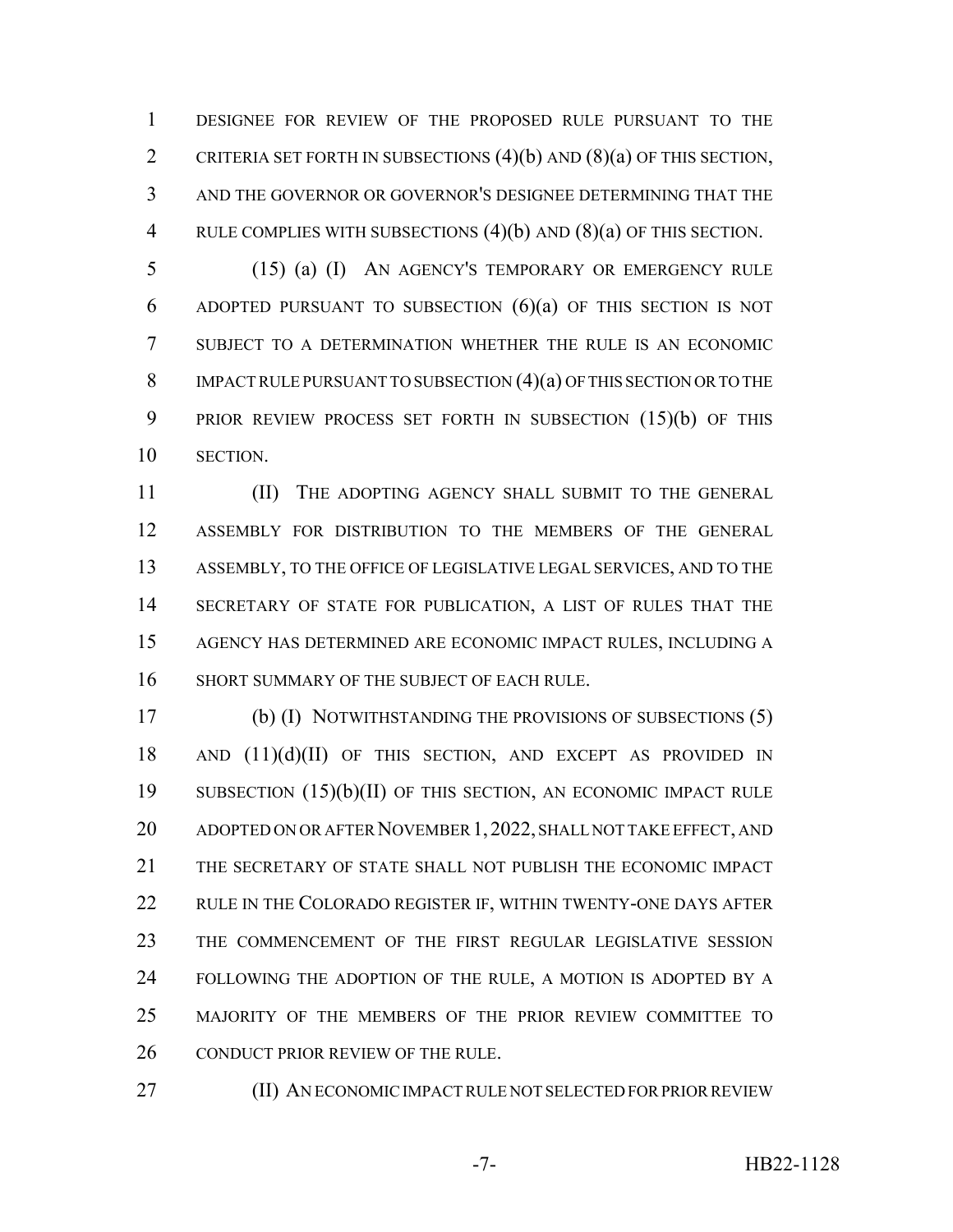PURSUANT TO SUBSECTION (15)(b)(I) OF THIS SECTION BECOMES EFFECTIVE ON THE TWENTY-SECOND DAY FOLLOWING THE COMMENCEMENT OF THE APPLICABLE REGULAR LEGISLATIVE SESSION, AND THE OFFICE OF LEGISLATIVE LEGAL SERVICES SHALL PROMPTLY NOTIFY THE SECRETARY OF STATE THAT THE RULE HAS NOT BEEN SELECTED FOR PRIOR REVIEW.UPON RECEIVING NOTICE FROM THE OFFICE OF LEGISLATIVE LEGAL SERVICES, THE SECRETARY OF STATE SHALL PUBLISH THE RULE IN THE COLORADO REGISTER.

 (c) THE AGENCY THAT HAS ADOPTED A RULE SELECTED BY THE PRIOR REVIEW COMMITTEE FOR PRIOR REVIEW MUST SUBMIT THE SELECTED RULE TO THE PRIOR REVIEW COMMITTEE. THE AGENCY'S SUBMISSION OF 12 THE SELECTED RULE PURSUANT TO THIS SUBSECTION (15)(c) MUST 13 INCLUDE THE INFORMATION DESCRIBED IN SUBSECTION (4)(a) OF THIS SECTION THAT MUST BE MADE AVAILABLE TO ANY PERSON PRIOR TO THE RULE-MAKING HEARING.IN ADDITION, THE SUBMISSION SHALL INCLUDE A LINK TO ANY PORTION OF THE RULE-MAKING RECORD OR DOCUMENTS 17 DESCRIBED IN SUBSECTIONS  $(4)(a)$  AND  $(4)(a.5)$  OF THIS SECTION THAT ARE AVAILABLE IN ELECTRONIC FORMAT, AS WELL AS INFORMATION IDENTIFYING WHERE INFORMATION OR DOCUMENTS THAT ARE NOT AVAILABLE ELECTRONICALLY MAY BE INSPECTED.

21 (d) (I) THE PRIOR REVIEW COMMITTEE MAY, BUT IS NOT REQUIRED 22 TO, CONSIDER THE SELECTED RULE AT A COMMITTEE MEETING OR TAKE PUBLIC COMMENT OR PUBLIC TESTIMONY ON THE SELECTED RULE.

 (II) THE PRIOR REVIEW COMMITTEE'S PRIOR REVIEW OF A SELECTED 25 RULE IS LIMITED TO WHETHER THE RULE SATISFIES THE REQUIREMENTS OF 26 SUBSECTIONS  $(4)(b)$  AND  $(8)(a)$  OF THIS SECTION.

(e) (I) NOT LATER THAN SIXTY-FOUR DAYS AFTER THE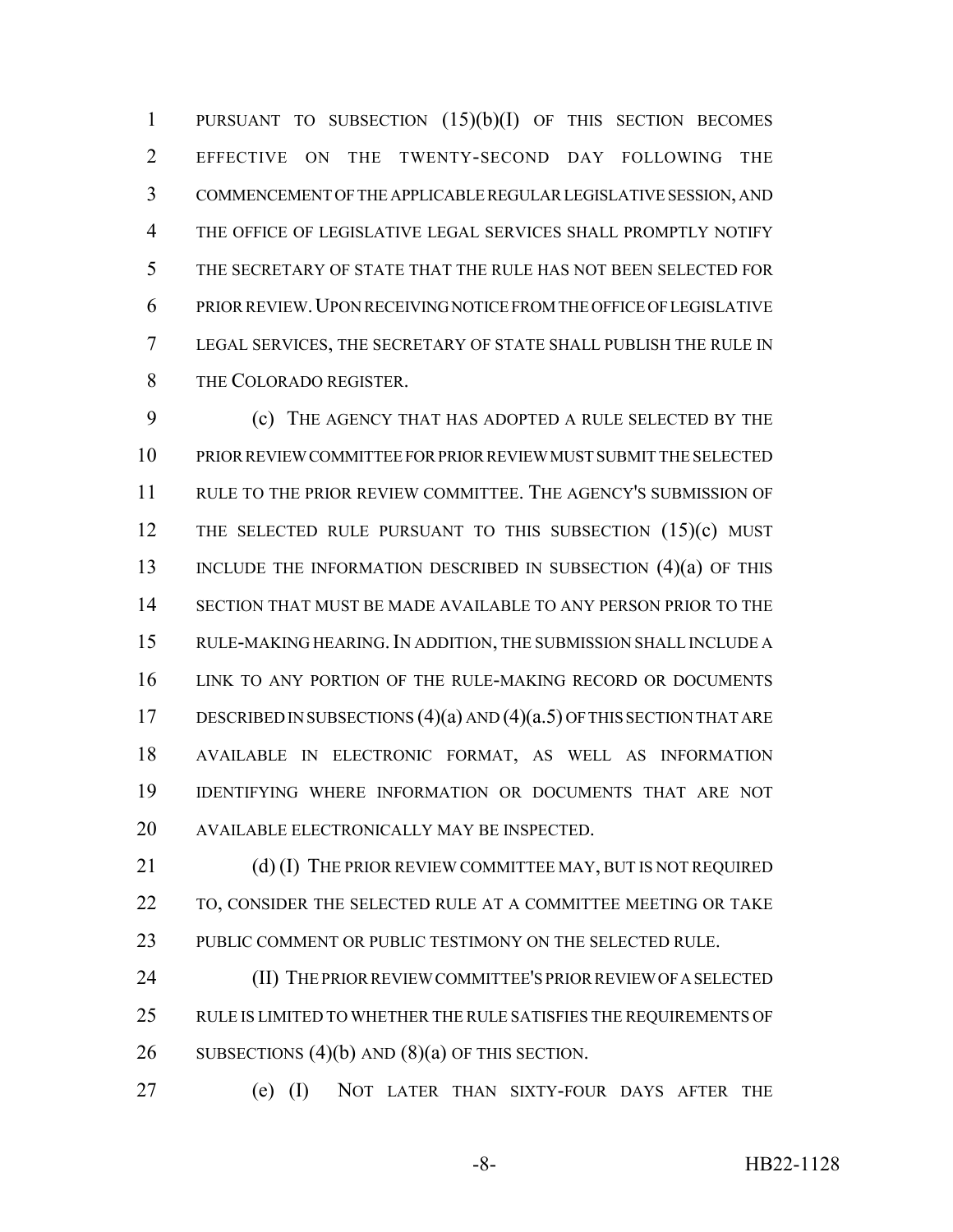COMMENCEMENT OF THE APPLICABLE LEGISLATIVE SESSION, THE PRIOR REVIEW COMMITTEE MAY TAKE THE FOLLOWING ACTION CONCERNING A SELECTED RULE:

 (A) BY MAJORITY VOTE OF THE MEMBERS OF THE PRIOR REVIEW COMMITTEE, MAKE THE SELECTED RULE EFFECTIVE IMMEDIATELY, OR EFFECTIVE ON A LATER DATE IF A DELAY IS NECESSARY, AND INSTRUCT THE AGENCY TO PROMPTLY SUBMIT THE SELECTED RULE TO THE SECRETARY OF STATE FOR PUBLICATION IN THE COLORADO REGISTER;

 (B) BY MAJORITY VOTE OF THE MEMBERS OF THE PRIOR REVIEW COMMITTEE, DETERMINE THAT THE SELECTED RULE EXCEEDS THE AGENCY'S RULE-MAKING AUTHORITY OR IS VOID FOR REASONS SET FORTH 12 IN SUBSECTIONS  $(4)(b)$  AND  $(8)(a)$  OF THIS SECTION; OR

(C) TAKE NO ACTION.

 (II) IF THE PRIOR REVIEW COMMITTEE DOES NOT TAKE ACTION ON A SELECTED RULE WITHIN SIXTY-FOUR DAYS AFTER THE COMMENCEMENT OF THE FIRST REGULAR LEGISLATIVE SESSION FOLLOWING THE ADOPTION OF THE RULE, THE SELECTED RULE IS DEEMED EFFECTIVE ON THE SIXTY-FIFTH DAY AFTER THE COMMENCEMENT OF THE APPLICABLE LEGISLATIVE SESSION WITHOUT FURTHER ACTION BY THE PRIOR REVIEW COMMITTEE. THE OFFICE OF LEGISLATIVE LEGAL SERVICES SHALL PROMPTLY NOTIFY THE SECRETARY OF STATE THAT THE RULE IS DEEMED EFFECTIVE. UPON RECEIVING THE NOTIFICATION FROM THE OFFICE OF LEGISLATIVE LEGAL SERVICES, THE SECRETARY OF STATE SHALL PUBLISH 24 THE RULE IN THE COLORADO REGISTER.

25 (f) THE GENERAL ASSEMBLY MAY EXEMPT IN STATUTE AN ECONOMIC IMPACT RULE FROM ECONOMIC IMPACT ANALYSIS UNDER 27 SUBSECTION  $(4)(a)(II)$  OF THIS SECTION AND FROM PRIOR REVIEW UNDER